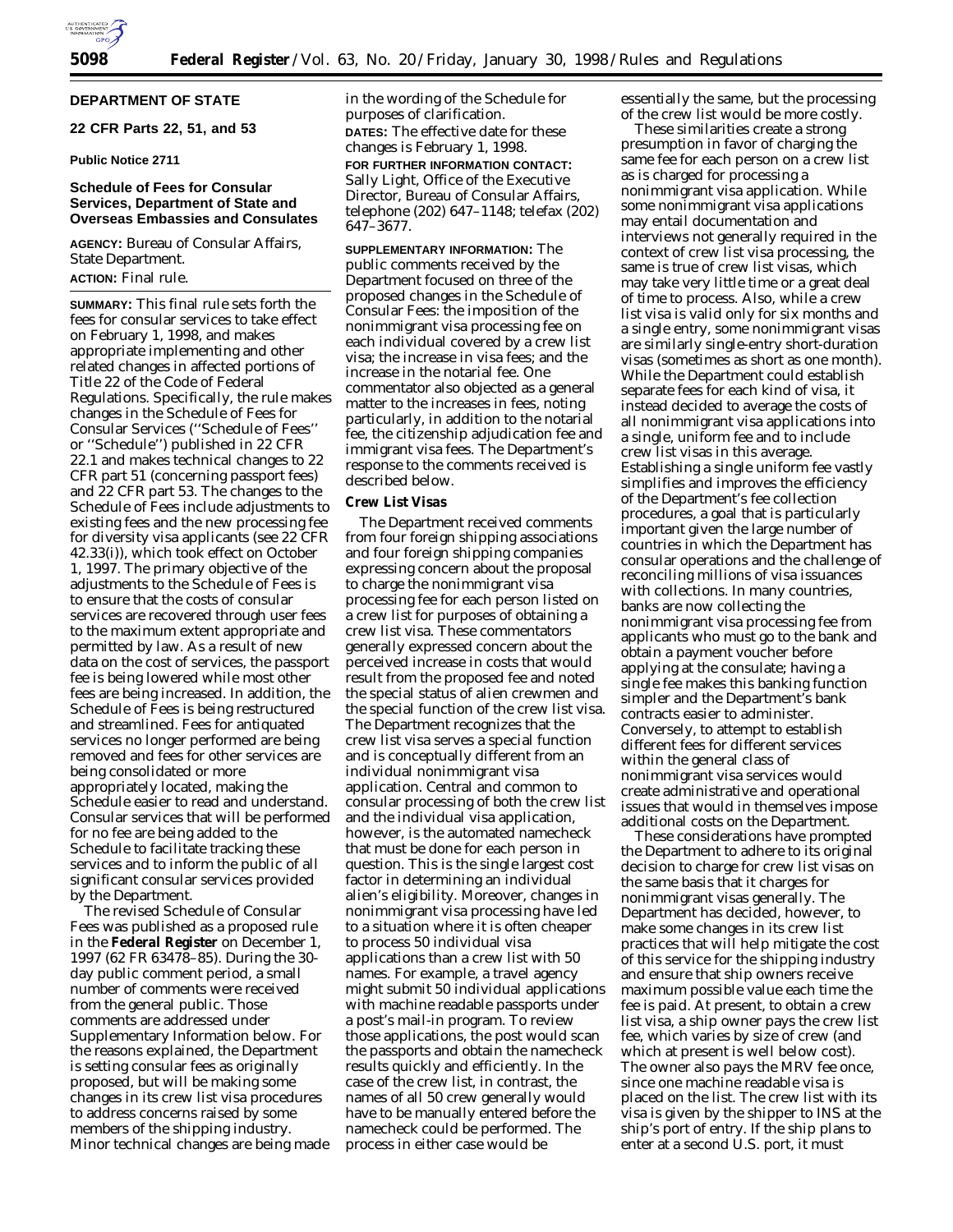obtain a second visaed crew list, paying the crew list and MRV fees a second time. The more ports are entered, the more costly this procedure. Under the Department's new procedures, when the crew list visa is originally requested, the shipper will be able to submit multiple copies of the crew list, one for each U.S. port of entry anticipated within six months of visa issuance. When the namechecks are completed, each copy of the crew list will be visaed. The \$45 per name fee will be paid only once for each name checked, there will be no separate fee for the visa itself (since that cost is covered by the \$45), and there will be no additional charge for the visas placed on multiple copies. This procedure will ensure that the Department recovers its costs for the work actually done and maintains its simplified fee collection process while also maximizing the value received by the ship owner. The Department anticipates working closely with the shipping industry and the Immigration and Naturalization Service (INS) on these and related arrangements to ensure that the crew list visa process works smoothly and efficiently.

#### **Notarials**

The Department received comments from two overseas American citizens associations and six Americans residing abroad protesting the increase in the notarial fee from \$10 to \$55. Some commentators took the view that the proposed fee must be exorbitant because notarials in their experience do not take long to perform—one commentator thought a ''few'' minutes, another five, another ten. One organization representing Americans abroad assumed that the proposed fee of \$55 was based on ''what the market will bear''. The Department inferred from some of these comments that it had not adequately explained the basis for the proposed fee and that it may inadvertently have caused readers to infer, wrongly, that the fee was being set above cost in order to discourage persons from seeking notarial services from our consulates instead of from local notaries. In fact, the \$55 proposed fee is based on the actual cost of services, averaged worldwide. On a worldwide basis, while some notarials are very timeconsuming because they involve complex documents, the average notarial takes four minutes of foreign service national employee (FSN) time and ten minutes of consular officer time. The hourly cost of an FSN, again on a worldwide average, when ''full loaded''—i.e., when direct and indirect costs are included, is \$164. The comparable figure for a consular officer

is \$393. Using these hourly rates and applying them to the four and ten minutes required, on average, results in a cost of \$27 of FSN and \$26 of consular officer time per notarial service, or a total of \$53, which is the primary consideration behind the \$55 fee.

Thus, the fee reflects the simple reality that it is very expensive for the United States to maintain consular facilities abroad to provide notarial and other consular services. Once the cost of service has been determined, the question is whether the actual user of the service should bear the cost or whether the cost should be subsidized by non-users. As explained when the fee was proposed, the key consideration for the Department is the conclusion that having the actual users of notarial services bear the cost of service is more appropriate than having the user of the service pay less than cost and allocating the costs not paid by the user to passport applicants, as has been done in the past to hold the fee for notarial services well below costs. Allocating the cost to passport applicants creates two anomalies: first, most passport applicants never use notarial services; second, the actual user of notarial services may be a non-U.S. citizen or a business entity or representative and not a U.S. passport holder. In addition, as the Department noted in the proposed rule, the practice of pricing notarial services well below cost has had an adverse impact on consular workload. This is certainly an appropriate factor for the Department to consider in deciding whether to set the cost of notarial services at cost or below costs. (The Department emphasizes, however, that it is not setting the fee at ''market price'' or otherwise above cost.)

The Department further notes that it is allocating to the passport fee a variety of emergency and citizenship services that it believes are appropriately borne by all passport holders and that it is setting a single passport fee, which will result in domestic passport applicants subsidizing the cost of providing passport processing services abroad. (It costs \$205 to issue a passport overseas.) The Department believes it is in the public interest for all passport applicants to subsidize the costs of some services performed for American citizens overseas. One low worldwide passport fee furthers the public interest of documenting Americans overseas. Thus, for example, while the cost of issuing a Report of Birth overseas is \$160, most of that cost is included in the passport fee. The cost of registration of American citizens at our embassies and consulates overseas to ensure their protection in the event of a crisis also

is included in the passport fee. Finally, the passport fee includes the costs of performing all death, arrest, welfare and whereabouts, and other unpredictable emergency services for Americans overseas.

Notarial services, in contrast, are not emergency services performed for Americans in distress or citizenship documentation services. There is no public interest in requiring passport applicants to subsidize private business or legal transactions for Americans and non-Americans overseas. Thus, this is a consular service for which the Department believes it is appropriate to expect the actual user to pay the full cost. Having reviewed and considered the comments received, the Department will establish the fee as previously proposed.

#### **Other Comments**

One organization representing Americans abroad also expressed concern that the citizenship adjudication fee could discourage some individuals from verifying their citizenship. The Department recognizes an affirmative policy interest in having American citizens documented as such, and has relied upon this policy consideration to allocate some citizenship documentation costs to the worldwide passport fee (e.g., consular reports of birth abroad and passports issued overseas). In setting the fee for citizenship adjudication, however, the Department was faced with additional considerations. As explained previously, this service is generally required in complex, time-consuming cases in which the citizen was not documented prior to age 18. The delay in documenting contributes to making these cases more difficult and is most often the responsibility of the applicant and/or the applicant's parents. Setting the fee at cost ensures that the actual user pays and may, in the long term, encourage persons with citizenship claims to seek documentation at an earlier time, when documentation will be easier. In addition, INS provides the same service. If the Department's fee is lower than the INS fee, as has been the case, there will be some incentive for this work to shift from INS to State. For the Department to set its fee for this service below cost would invariably contribute to any such incentive—an undesirable result given the existing strains on overseas consular resources. The Department continues to believe that these countervailing considerations counsel in favor of setting the fee at cost, and having the actual user of the service pay for it in full, rather than setting the fee below cost with the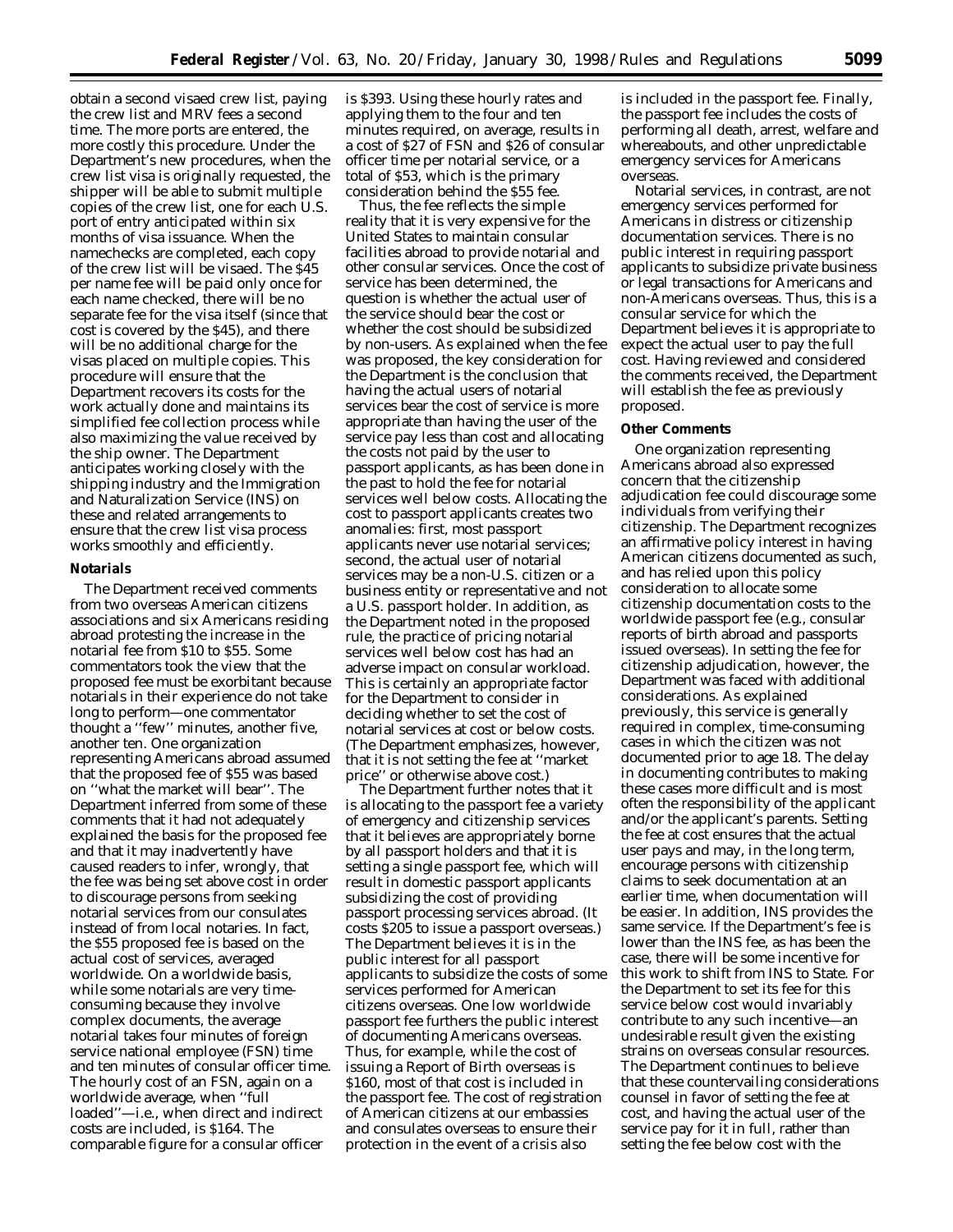balance of the cost reallocated elsewhere.

# **Regulatory Findings**

This rule is not considered to be a major rule for purposes of E.O. 12291 nor is it expected to have a significant impact on a substantial number of small entities under the criteria of the Regulatory Flexibility Act, 5 U.S.C. 605(b). This rule does not impose information collection requirements under the provisions of the Paperwork Reduction Act, 44 U.S.C. Chapter 35. This rule has been reviewed as required by E.O. 12988 and determined to be in compliance therewith. This rule is exempt from E.O. 12866 but has been reviewed internally by the Department to ensure consistency with the objectives thereof and by OMB in light of its public policy implications. OMB has determined that the rule would in any event not constitute a significant regulatory action under E.O. 12866.

# **Effective Date—Good Cause Exception**

The new Schedule of Consular Fees will take effect February 1, 1998, as originally indicated when the proposed rule was published. Pursuant to 5 U.S.C. 553(d), there is good cause not to delay the effective date past February 1. Delaying the effective date could cause distortions in the Department's workload and strain already strained

resources, if the Department's customers sought to time their use of services in light of anticipated increases or decreases in the applicable fees. One of the most significant changes is the reduction in the passport fees, and it is in the public interest to pass that savings on to the public immediately. In this connection, the Department notes that February 1 is when it begins to see an increase in passport applications associated with planned spring and summer travel. The Department estimates that putting the new passport fee into effect February 1, rather than March 1, will save passport applicants over \$4 million, and that roughly \$1 million will be saved in the first week of February alone. On the other hand, to the extent fees are being increased to reflect actual costs, it is clearly in the government's interest to begin collections under the new schedule as soon as possible. Beginning collections as soon as possible will minimize the extent to which the taxpayer is subsidizing services that should be paid for by the user. A substantial portion will be retained by the Department for its border security program. The Department has previously noted the high priority placed on upgrading and otherwise improving its border security program, particularly since the World Trade Center bombing, and the program could be adversely affected by the loss

of revenues that would result from delaying the effective date. Finally, notice of the Department's proposal was first given on December 1, 1997, and no changes are being made in the fees as originally proposed.

## **List of Subjects**

## *22 CFR Part 22*

Consular services, Fees, Schedule of fees for consular services, Passports and visas.

### *22 CFR Part 51*

Passports, fees.

### *22 CFR Part 53*

Passport requirement and exceptions.

Accordingly, parts 22, 51, and 53 are amended as follows:

## **PART 22—[AMENDED]**

1. The authority citation for part 22 is revised to read as follows:

**Authority:** 8 U.S.C. 1153 note, 1351, 1351 note; 10 U.S.C. 2602(c); 22 U.S.C. 214, 2504(a), 4201, 4206, 4215, 4219; 31 U.S.C. 9701; E.O. 10718, 22 FR 4632, 3 CFR, 1954– 1958 Comp., p. 382; E.O. 11295, 31 FR 10603, 3 CFR, 1966–1970 Comp., p. 570.

2. Section 22.1 is revised to read as follows:

#### **§ 22.1 Schedule of fees.**

| Item No.                                                                                                                                                                                                                                                                                                    | Fee                                                     |  |
|-------------------------------------------------------------------------------------------------------------------------------------------------------------------------------------------------------------------------------------------------------------------------------------------------------------|---------------------------------------------------------|--|
| <b>Passport and Citizenship Services</b>                                                                                                                                                                                                                                                                    |                                                         |  |
| 1. Passport Services:                                                                                                                                                                                                                                                                                       |                                                         |  |
| (a) Execution. Required for first-time applicants and renewals under age 16<br>(b) First-time issuance:                                                                                                                                                                                                     | \$15.00.                                                |  |
|                                                                                                                                                                                                                                                                                                             | \$45.00 plus expedited processing<br>fee if applicable. |  |
|                                                                                                                                                                                                                                                                                                             | \$25.00 plus expedited processing<br>fee if applicable. |  |
| (c) Subsequent issuance (renewal):                                                                                                                                                                                                                                                                          |                                                         |  |
|                                                                                                                                                                                                                                                                                                             | \$40.00 plus expedited processing<br>fee if applicable. |  |
|                                                                                                                                                                                                                                                                                                             | \$25.00 plus expedited processing<br>fee if applicable. |  |
| (d) Expedited service (exclusive of express mail charges) not applicable overseas:                                                                                                                                                                                                                          |                                                         |  |
|                                                                                                                                                                                                                                                                                                             | \$35.00.                                                |  |
| (2) In-person service at a U.S. Passport Agency, unless the Department has determined that the<br>applicant is required to apply at a U.S. Passport Agency.                                                                                                                                                 | \$35.00.                                                |  |
| 2. Exemptions: The following applicants are exempted from passport fees:                                                                                                                                                                                                                                    |                                                         |  |
| (a) Officers or employees of the United States proceeding abroad or returning to the United States<br>in the discharge of their official duties, or their immediate family members (22 U.S.C. 214).                                                                                                         | No fee.                                                 |  |
| (b) American seamen who require a passport in connection with their duties aboard an American<br>flag vessel (22 U.S.C. 214).                                                                                                                                                                               | No fee.                                                 |  |
| (c) Widows, children, parents, or siblings of deceased members of the Armed Forces proceeding<br>abroad to visit the graves of such members (22 U.S.C. 214).                                                                                                                                                | No fee.                                                 |  |
| (d) Employees of the American National Red Cross proceeding abroad as members of the Armed<br>Forces of the United States (10 U.S.C. 2602(c)).                                                                                                                                                              | No fee.                                                 |  |
| (e) Peace Corps and Volunteer Leaders deemed to be employees of the United States for pur-<br>poses of exemption from passport fees (22 U.S.C. 2504(a)).                                                                                                                                                    | No fee.                                                 |  |
| 3. File search and verification of U.S. citizenship when applicant has not presented evidence of citizenship<br>and previous records must be searched. (This fee will not be charged when the applicant's passport was<br>stolen or lost overseas or when one of the exemptions in item 38 is applicable.). | \$15.00.                                                |  |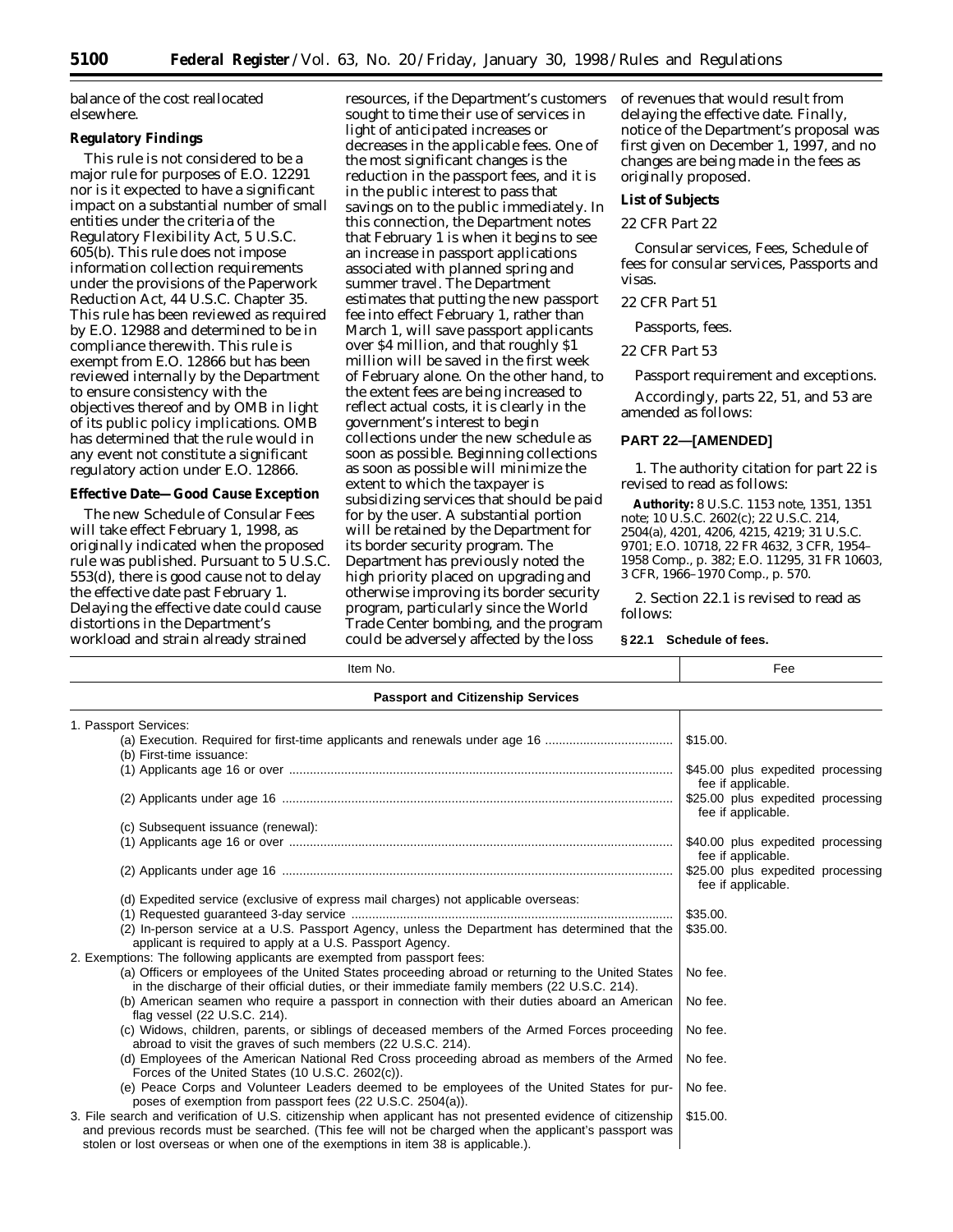| Item No.                                                                                                                                                                                                                                                                                                                                                        | Fee                                                           |
|-----------------------------------------------------------------------------------------------------------------------------------------------------------------------------------------------------------------------------------------------------------------------------------------------------------------------------------------------------------------|---------------------------------------------------------------|
| 4. Determination or adjudication of U.S. citizenship for applicants born overseas who have not presented a<br>U.S. passport, Report of Birth Abroad of a Citizen of the United States, or Certificate of Naturalization or<br>Citizenship from the Immigration and Naturalization Service.                                                                      | \$100.00.                                                     |
| 5. Passport amendments, to add current or new information, change a name, extend a previous passport<br>time limitation, correct an administrative error, validate a passport for travel to restricted countries, or add<br>extra pages.                                                                                                                        | No fee.                                                       |
| 7. Registration of a U.S. Citizen at a U.S. Embassy or Consulate when documentary proof of U.S. citizen-<br>ship has been presented.                                                                                                                                                                                                                            | No fee.<br>No fee.                                            |
| 9. Issuance of Replacement Report of Birth Abroad of a Citizen of the United States by the Department of<br>State in Washington. For fees relating to obtaining documents from passport files and related records,<br>see Documentary Services, item 35 and succeeding.<br>(Item nos. 10 through 14 vacant.)                                                    | \$40.00.<br>\$40.00.                                          |
| <b>Overseas Citizens Services</b>                                                                                                                                                                                                                                                                                                                               |                                                               |
| General Overseas Assistance:                                                                                                                                                                                                                                                                                                                                    |                                                               |
| 16. Assistance regarding the welfare and whereabouts of a U.S. Citizen, including child custody inquir-<br>ies.                                                                                                                                                                                                                                                 | No fee.<br>No fee.                                            |
| 17. Loan processing:                                                                                                                                                                                                                                                                                                                                            | No fee.                                                       |
| (Item Nos. 18-20 vacant.)                                                                                                                                                                                                                                                                                                                                       | No fee.                                                       |
| Death and Estate Services:<br>21. Identification of remains and consultation with family members of a U.S. Citizen                                                                                                                                                                                                                                              | No fee.                                                       |
| 22. Assistance to the next-of-kin in making arrangements for shipping or other disposition of remains of<br>a U.S. Citizen.                                                                                                                                                                                                                                     | No fee.                                                       |
|                                                                                                                                                                                                                                                                                                                                                                 | No fee.                                                       |
| 25. Assistance in transshipment of remains of a foreign national to or through the United States, includ-                                                                                                                                                                                                                                                       | No fee.<br>\$700.00.                                          |
| ing documentation covered by items 23 and 24.<br>26. Preparation of Report of Death of an American Citizen Abroad, including sending copies to legal                                                                                                                                                                                                            | No fee.                                                       |
| representative and closest known relative or relatives.<br>27. Acting as a provisional conservator of estates of U.S. Citizens (other than U.S. Government em-<br>ployees), by taking possession of, making an inventory, and placing the official seal.<br>28. Acting as a provisional conservator of estates of U.S. Citizens (other than U.S. Government em- | No fee.                                                       |
| ployees), by overseeing the appraisal, sale, and final disposition of the estate, disbursing funds, for-<br>warding securities, etc.:<br>(b) Estates \$10,000 or more, for rendering services additional to taking possession, inventorying,<br>and placing the official seal.                                                                                  | No fee.<br>Consular time (item 70) and costs.                 |
| (Item no. 29 vacant.)                                                                                                                                                                                                                                                                                                                                           |                                                               |
| Services Relating to Vessels and Seamen                                                                                                                                                                                                                                                                                                                         |                                                               |
| 30. Shipping and seamen services, including recording of bill of sale of vessel purchased abroad, taking of<br>application for certificate of American ownership, and investigation.<br>31. Documentary services related to shipping, including issuance of certificate of American ownership                                                                   | Per service, \$80.00.<br>Per service, \$650.00 plus costs in- |
| 32. Services provided for an American vessel (a vessel with a certificate of American ownership) or Amer-<br>ican seamen. (22 U.S.C. 4206).<br>(Items nos. 33-34 vacant.)                                                                                                                                                                                       | curred.<br>No fee.                                            |
| <b>Documentary Services</b>                                                                                                                                                                                                                                                                                                                                     |                                                               |
|                                                                                                                                                                                                                                                                                                                                                                 | \$55.00.                                                      |
| 36. Certifications:<br>(a) Certifying under official seal that a copy or extract made from an official or a private document                                                                                                                                                                                                                                    | \$20.00;<br>additional<br>each<br>copy                        |
| is a true copy.<br>(b) Certifying under official seal a statement or extract from official files or a statement that no                                                                                                                                                                                                                                         | \$10.00.<br>\$20.00;<br>additional<br>each<br>copy            |
| record of an official file can be located.<br>(c) Certifying the fact of issuance of a Report of Birth Abroad of a Citizen of the United States and<br>certifying copies of documents relating to births, marriages, and deaths of citizens abroad issued<br>by a U.S. Embassy or Consulate (obtainable from the Department of State, Washington, D.C.).        | \$10.00.<br>\$20.00; each<br>additional<br>copy<br>\$10.00.   |
| 37. Authentications:<br>(a) Certifying to official character of a foreign notary or other official (i.e., authenticating a docu-<br>ment).                                                                                                                                                                                                                      | \$32.00.                                                      |
| (b) Authenticating a federal, state, or territorial seal, or certifying to the official status of an officer<br>of the United States Department of State or of a foreign diplomatic or consular officer accredited<br>to or recognized by the United States Government, or any document submitted to the Depart-                                                | \$32.00.                                                      |

ment for that purpose.

▀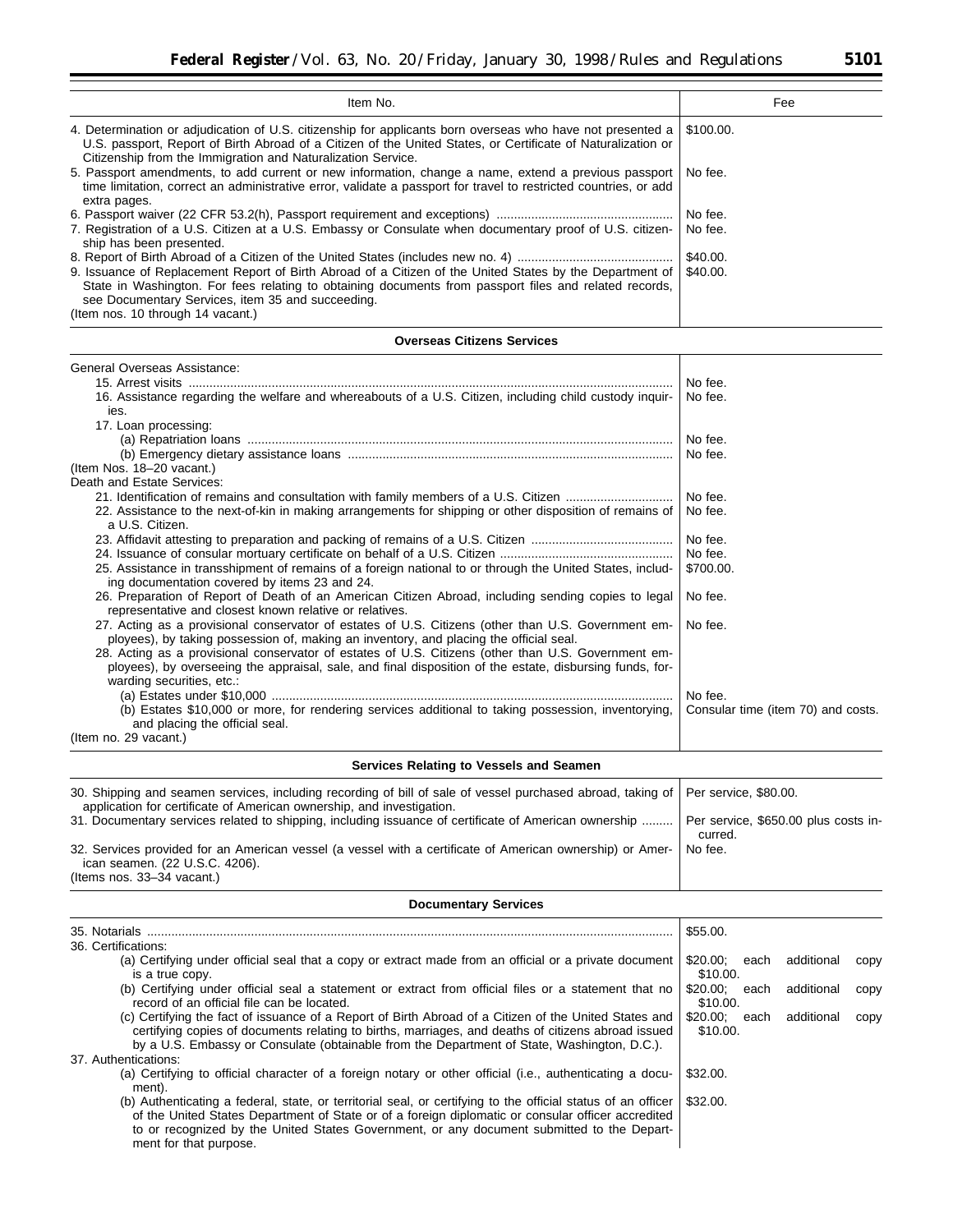| Item No.                                                                                                                                                                                                      | Fee                                          |
|---------------------------------------------------------------------------------------------------------------------------------------------------------------------------------------------------------------|----------------------------------------------|
| 38. Exemptions: Notarial, certification, and authentication fees (items 35, 36, and 37) or passport file search<br>fees (item 3) will not be charged when the service is performed:                           |                                              |
| (a) At the direct request of any federal government agency (unless substantial costs would be in-<br>curred).                                                                                                 | No fee.                                      |
| (b) At the direct request of any state or local government, the District of Columbia, or any of the<br>territories or possessions of the United States (unless substantial costs would be incurred).          | No fee.                                      |
| (c) With respect to documents to be presented by claimants, beneficiaries, or their witnesses in<br>connection with obtaining federal, state, or municipal monetary benefits.                                 | No fee.                                      |
| (d) For American citizens outside the United States preparing ballots for any public election in the<br>United States or any of its territories.                                                              | No fee.                                      |
| (e) At the direct request of a foreign government or an international agency of which the United<br>States is a member if the documents are for official noncommercial use.                                   | No fee.                                      |
| (f) At the direct request of a foreign government official when appropriate or as a reciprocal cour-<br>tesy.                                                                                                 | No fee.                                      |
| (g) At the direct request of U.S. Government personnel, Peace Corps volunteers, or their depend-<br>ents stationed or travelling officially in a foreign country.                                             | No fee.                                      |
| (h) With respect to documents whose production is ordered by a court of competent jurisdiction                                                                                                                | No fee.                                      |
|                                                                                                                                                                                                               | No fee.                                      |
| 39. Executing commissions to take testimony in connection with foreign documents for use in criminal<br>cases when the commission is accompanied by an order of federal court on behalf of an indigent party. | No fee.                                      |
|                                                                                                                                                                                                               | \$455.00.                                    |
|                                                                                                                                                                                                               | Per hour, \$200.00 plus costs in-<br>curred. |
| (Items nos. 42–49 vacant.)                                                                                                                                                                                    |                                              |

**Visa Services**

|                                                                                                                                                                                              | \$260.00.   |
|----------------------------------------------------------------------------------------------------------------------------------------------------------------------------------------------|-------------|
|                                                                                                                                                                                              | \$75.00.    |
|                                                                                                                                                                                              | \$65.00.    |
|                                                                                                                                                                                              | No fee.     |
|                                                                                                                                                                                              | \$45.00.    |
| 55. EXEMPTIONS from nonimmigrant visa application processing fee:                                                                                                                            |             |
|                                                                                                                                                                                              | No fee.     |
| (b) Applicants for J visas participating in official U.S. Government (USIA or USAID) sponsored                                                                                               | No fee.     |
| educational and cultural exchanges.                                                                                                                                                          |             |
| (c) Persons issued replacement machine readable visas when the original machine readable visa<br>has not adhered to the passport or other travel document through no fault of the applicant. | No fee.     |
| (d) Persons exempted by international agreement as determined by the Department                                                                                                              | No fee.     |
| (e) Persons travelling to participate in charitable activities as determined by the Department                                                                                               | No fee.     |
|                                                                                                                                                                                              | RECIPROCAL. |
| 57. EXEMPTIONS from nonimmigrant visa issuance fee:                                                                                                                                          |             |
| (a) An official representative of a foreign government or an international or regional organization of<br>which the U.S. is a member.                                                        | No fee.     |
|                                                                                                                                                                                              | No fee.     |
|                                                                                                                                                                                              | No fee.     |
| (d) Persons travelling to participate in charitable activities as determined by the Department                                                                                               | No fee.     |
|                                                                                                                                                                                              | \$25.00.    |
| 59. Special visa processing services for aliens:                                                                                                                                             |             |
|                                                                                                                                                                                              | \$50.00.    |
| (b) Transportation letter (unless waived in significant public benefit parole cases)                                                                                                         | \$120.00.   |
| (c) Waiver of immigrant visa ineligibility (collected for INS; subject to change)                                                                                                            | \$95.00.    |
|                                                                                                                                                                                              | \$80.00.    |
| (Items nos. 61-64 vacant.)                                                                                                                                                                   |             |
|                                                                                                                                                                                              |             |

# **Administrative Services**

|                                                                                                                                                           | distance rate plus<br>Local long<br>\$10.00. |
|-----------------------------------------------------------------------------------------------------------------------------------------------------------|----------------------------------------------|
| 66. Setting up and maintaining a trust account for 1 year or less to transfer funds to or for the benefit of an<br>American in need in a foreign country. | \$20.00.                                     |
| 67. Transportation charges incurred in the performance of fee and no-fee services when appropriate and<br>necessary.                                      | Costs incurred.                              |
|                                                                                                                                                           | No fee.                                      |
|                                                                                                                                                           | \$25.00.                                     |
| 70. Consular time charges as required by this schedule or for fee services performed away from the office<br>or after-duty-hours.                         | Per hour, \$180.00 plus costs in-<br>curred. |
| 71. Photocopies (provided other than pursuant to 22 CFR Part 171 or order of a court of competent juris-<br>diction).                                     | Per page, \$1.00.                            |
| (Item nos. 72–80 vacant.)                                                                                                                                 |                                              |

Ξ